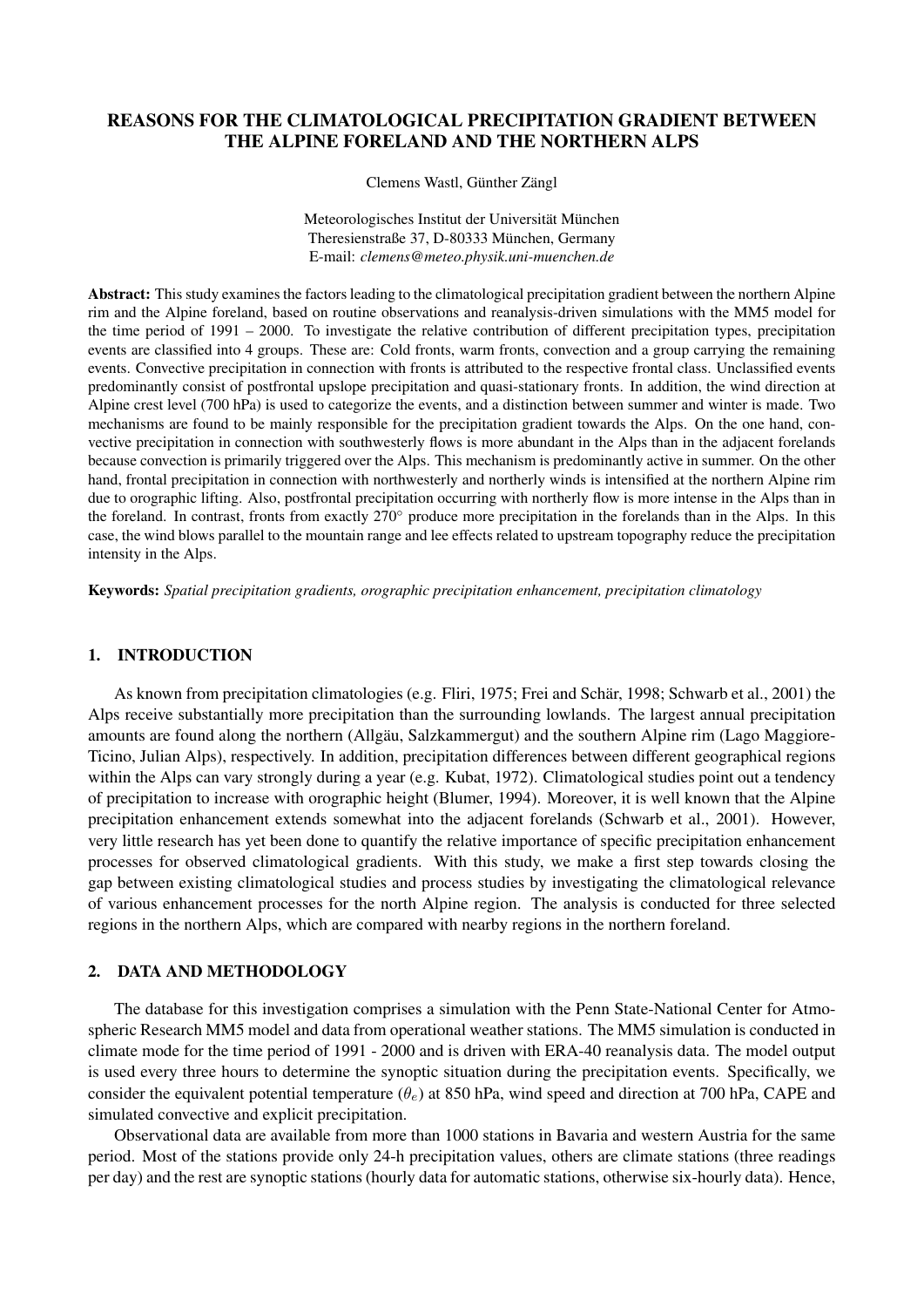the data of the climate and precipitation stations need to be disaggregated into 6h-intervals. This is made by a Gaussian weighting between a certain precipitation or climate station and the surrounding SYNOP stations.

The next step is to determine the precipitation types for each 6-h interval with nonzero precipitation. Based on  $\theta_e$  at 850 hPa and the 700-hPa wind turning and speed, the events are classified into cold and warm fronts. To diagnose convective precipitation, CAPE and the simulated convective precipitation are regarded. If a certain 6h period satisfies none of the criteria, it is regarded as unclassified. To analyze the relationship between spatial precipitation gradients and the wind direction at 700 hPa, the data are also subdivided into 36 wind sectors. To reduce small scale effects, selected stations are combined into geographical groups with ten stations each. Only stations with a similar precipitation climatology are put together.

## 3. RESULTS

#### 3..1 Precipitation differences between regions A2 and F2

Precipitation differences between regions A2 and F2 (centered around Garmisch and Munich, respectively), depending on precipitation type and wind direction, are displayed in Fig. 1a (summer) and Fig. 1b (winter). The net differences for summer and winter show almost exclusively positive values, which means that region A2 receives on average higher precipitation amounts than region F2. In summer the largest differences are found for southwesterly flows, reaching about 20 - 30 mm/yr per  $10°$  wind interval. This difference is predominantly due to convective precipitation, either prefrontal (denoted as "convective") or in connection with cold fronts. Convective cells preferentially develop in the Alps and then move into the Alpine foreland with the southwesterly wind, whereby they weaken. For westerly and northwesterly flow, the majority of the precipitation difference arises from cold fronts, indicating that precipitation enhancement by orographic lifting also plays a role. Warm fronts and unclassified events are unimportant in summer.

A completely different picture arises in winter. Now, convective precipitation is negligible and the majority of the precipitation surplus in region A2 is found for northwesterly flow. The difference is dominated by cold-frontal precipitation, but warm fronts and unclassified events (postfrontal precipitation or quasi-stationary frontal zones) also make a notable contribution. This implies that precipitation enhancement by orographic lifting is the dominant process in winter. The largest absolute difference occurs at 320°, but in terms of relative numbers, the largest difference is found at  $0^\circ$  and  $10^\circ$  where region A2 receives more than twice as much precipitation as region F2. However, purely northerly flow is climatologically less frequent than northwesterly flow. The second remarkable feature is the narrow but pronounced peak of negative precipitation differences at exactly 270°. Obviously, the Alpine foreland receives significantly more precipitation than the Alps for exactly westerly flow, particularly in connection with cold fronts, whereas all other wind directions favour either more precipitation in the Alps or a negligible difference. One possible explanation for this feature is that the Alpine region under consideration (A2) suffers from a lee effect of more western parts of the northern Alps. On the other hand, precipitation enhancement due to orographic lifting becomes active only when the crest-level flow has a component towards the Alps. Another contribution might arise from cold fronts that move very slowly towards the Alps and reach the Alpine region only in a subsequent 6-h interval when the crest level flow has already attained a northerly component.

#### 3..2 Other regions

Two further pairs of regions are examined in order to reveal possible east-west gradients of the precipitation increase towards the Alps. In summer, A1 (Fig. 1c) and A3 (Fig. 1e) receive more precipitation than the corresponding foreland regions (F1, F3) for virtually all wind directions. Compared to regions A2/F2, the relative importance of summertime convection at southwesterly flow is somewhat smaller, and a larger fraction of precipitation increase towards the Alps occurs at westerly and northwesterly flow. Moreover, the absolute magnitudes are higher because of higher differences in annual mean precipitation (not shown). The differences between regions A3 and F3 (Fig. 1e) are larger than between A1 and F1 (Fig. 1a) for wind directions between 320° and 30°. As a consequence, the summertime A3 - F3 difference exhibits not only a peak at southwesterly flow but also at northwesterly flow. The most noteworthy feature of the wintertime precipitation differences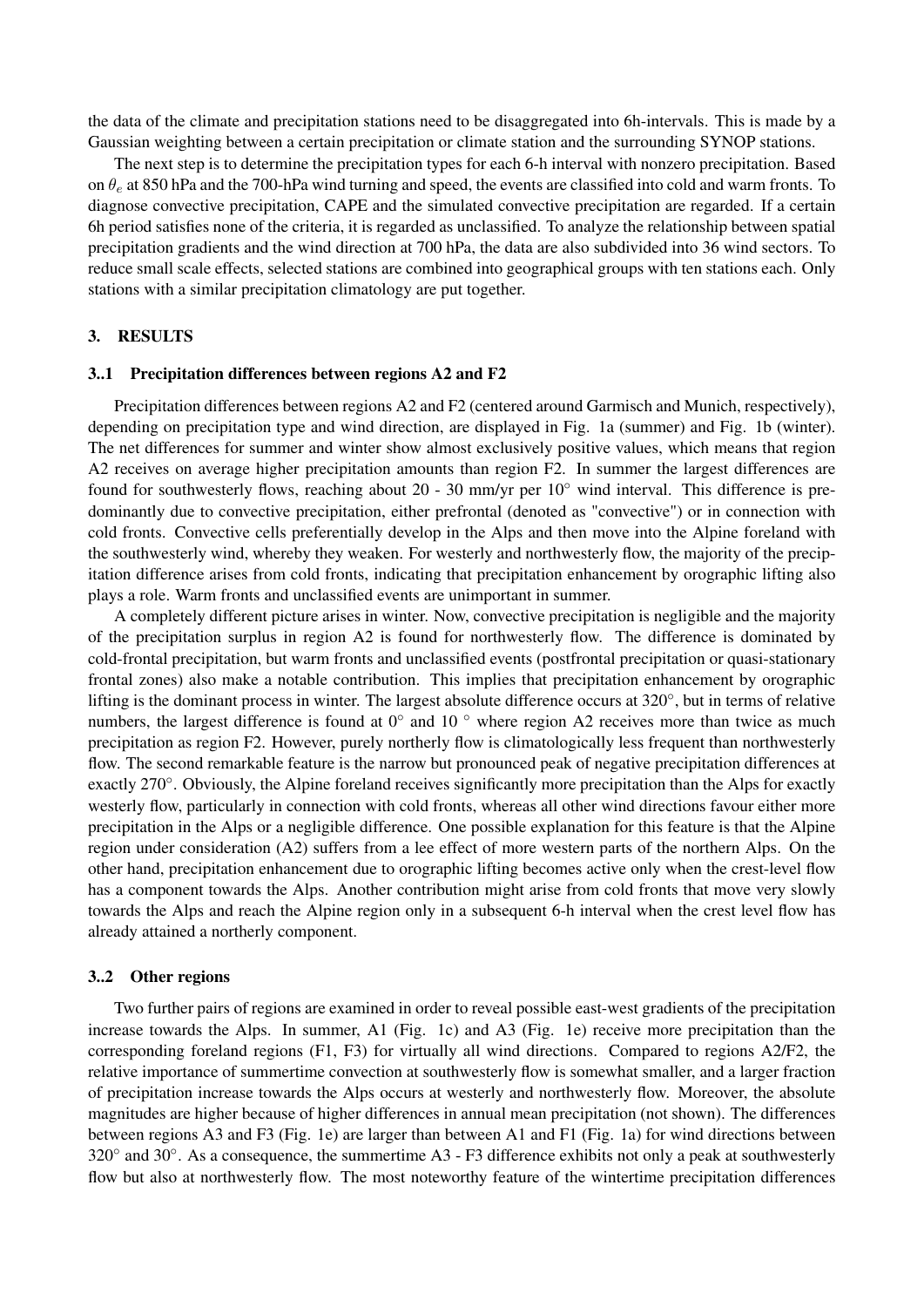(Fig. 1d,f) is the absence of a negative difference at  $270^\circ$  between A1 - F1. Since the topography in this region favours orographic precipitation enhancement even for westerly flow, precipitation increases towards the Alps for all wind directions. However, the negative peak is present between the regions A3 and F3, because the Alpine rim is west-east orientated there so that upstream topography reduces the precipitation efficiency for exactly westerly flow.

## 4. CONCLUSION

This study investigates the processes responsible for the climatological precipitation gradient between the Alpine foreland and the northern Alpine rim. The results reveal two primary mechanisms contributing to the climatological precipitation increase towards the Alps. The first one is related to summertime convection under southwesterly flow conditions. Showers and thunderstorms form primarily over the Alps and then move into the Alpine foreland, whereby they gradually decay. Another important contribution arises from orographic lifting in the presence of northerly or northwesterly winds. In particular, cold fronts produce much more precipitation in the Alps than in the foreland due to orographic precipitation enhancement. A negative precipitation gradient (more precipitation in the foreland than in the Alps) is found for a crest-level wind direction of exactly 270°. This feature can be partly explained by fronts that move parallel to the northern Alps and are associated with a reduced precipitation efficiency in the east-west orientated part of the Alps due to adverse effects of upstream topography.

### REFERENCES

Blumer, F., 1994: Die Höhenabhängigkeit des Niederschlags im Alpenraum. Diss. ETH Zürich Nr. 10784, 242 S.

Fliri, F., 1975: Das Klima der Alpen im Raume von Tirol. Monographien zur Landeskunde Tirols, Folge 1. 454 S. Universitätsverlag Wagner, Innsbruck/München.

Frei, C. and C. Schär, 1998: A precipitation climatology of the Alps from high-resolution rain-Gauge observations. *Int. J. Climatol.* 18, 873-900.

- Kubat, O., 1972: Die Niederschlagsverteilung in den Alpen mit besonderer Berücksichtigung der jahreszeitlichen Verteilung. Veröffentlichungen der Universtität Innsbruck 73, 52 S.
- Schwarb, M., 2001: The Alpine precipitation climate: Evaluation of a high-resolution analysis scheme using comprehensive rain-gauge data. Diss. ETH Zürich, Switzerland, 131 pp.

## 5. FIGURES